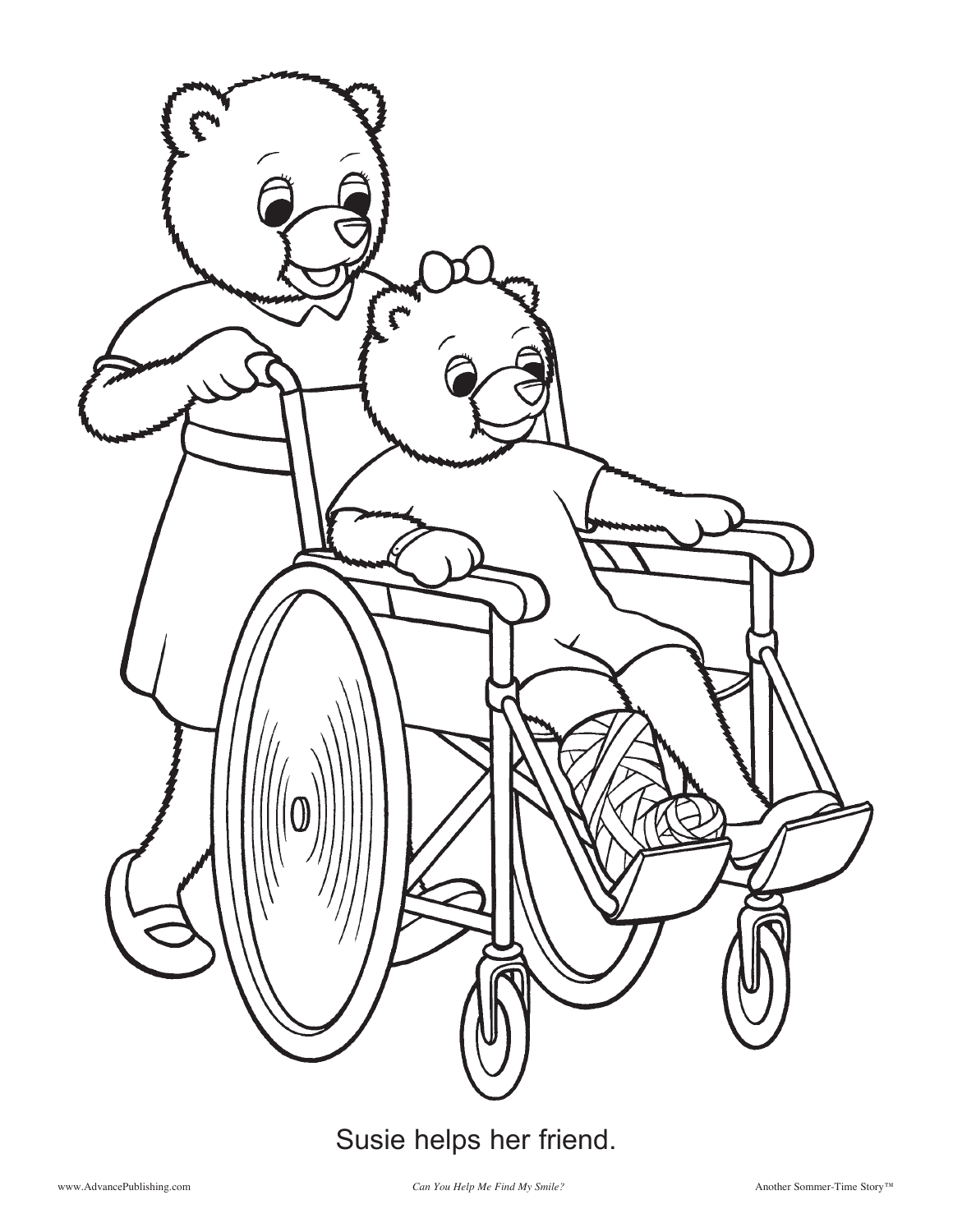

## **FIND THE WORDS**

**Find the words in the list by looking across, down, and diagonally:**

dad

mom

aunt

sister

brother

grandma

grandpa

uncle

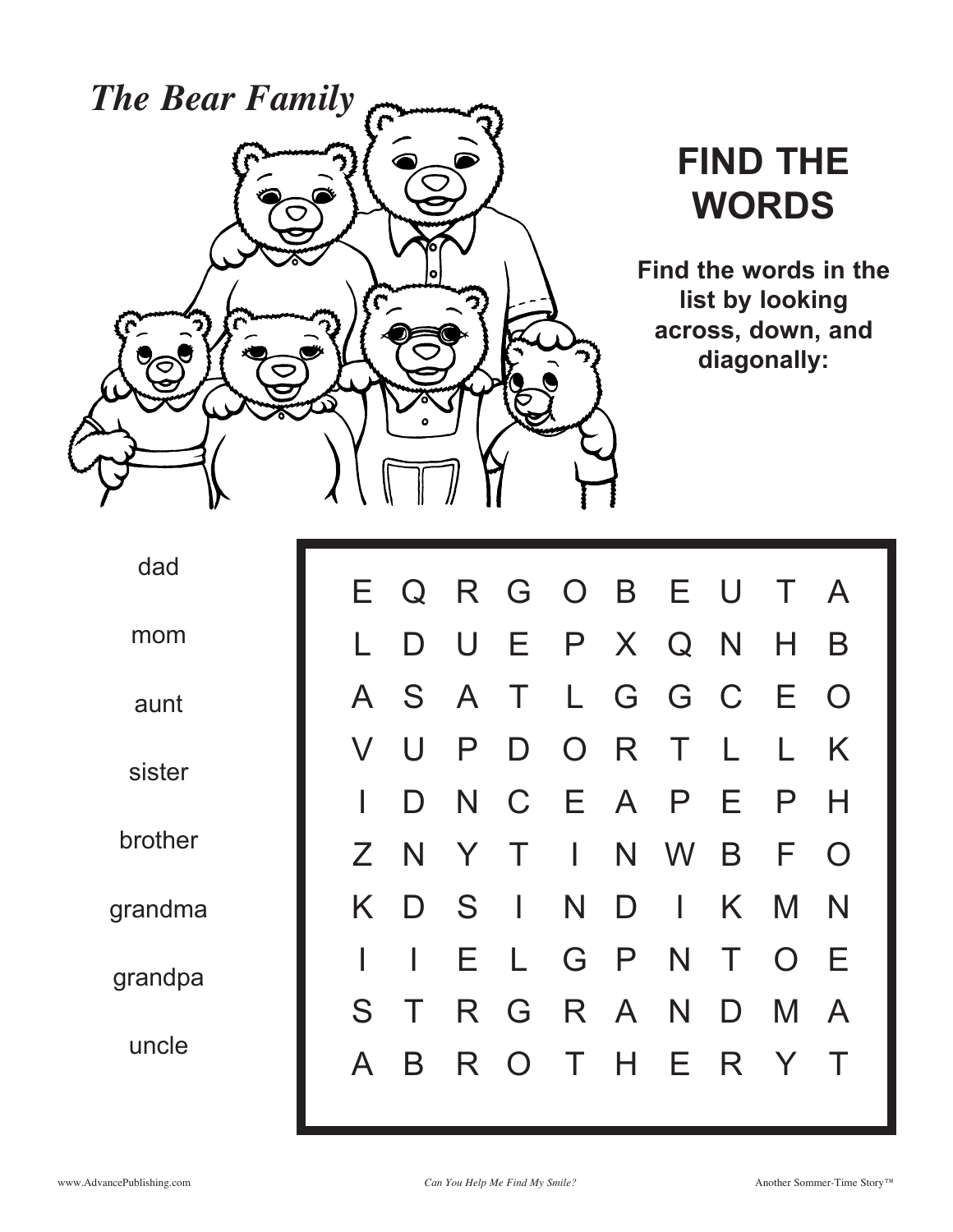

Teddy tells Grandpa, "I began making others happy, and now I have the biggest smile in the whole world!"